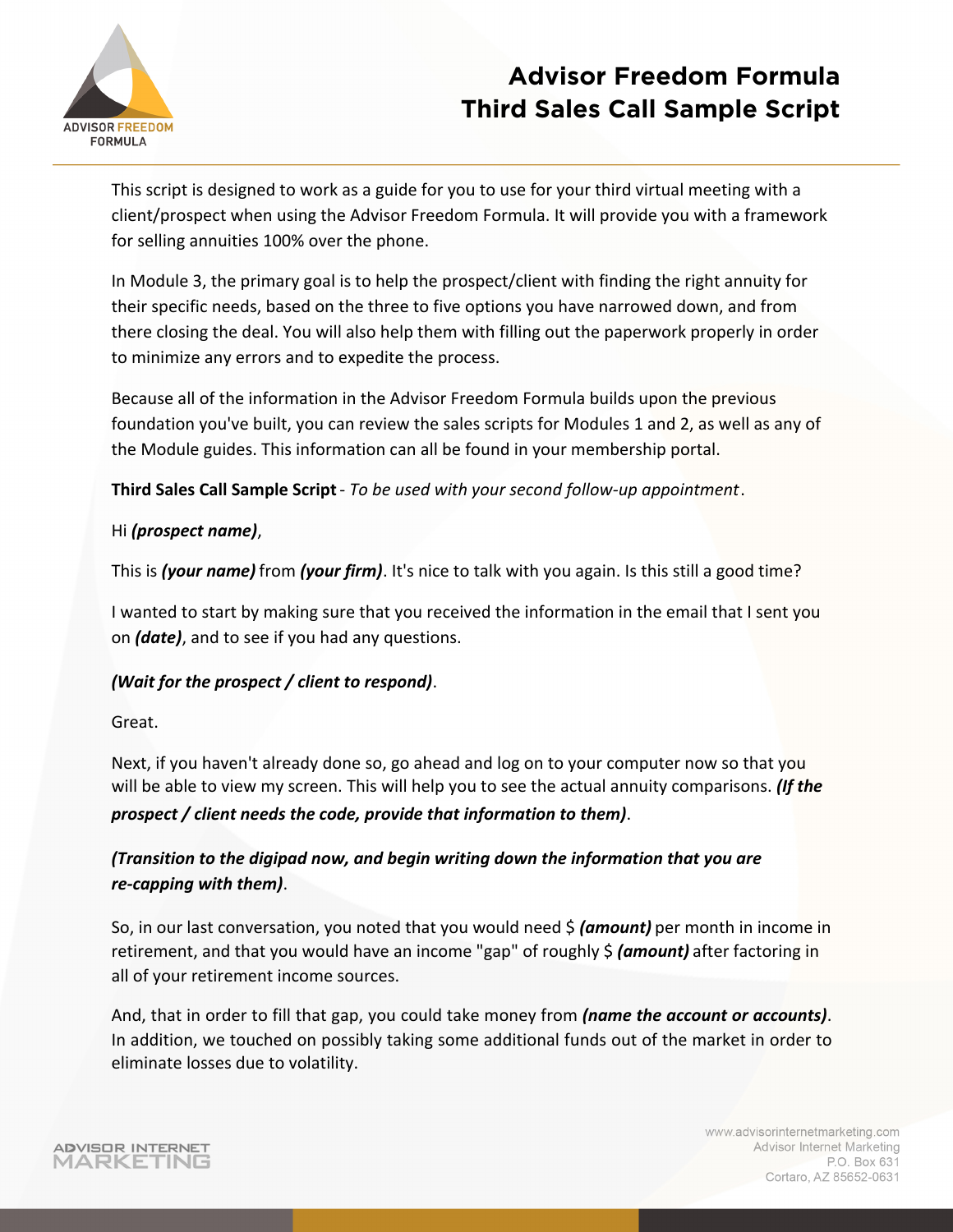

Based on everything we talked about in our last conversation, I took some time and drew up a plan - and based on that, today we will be able to go over the top three (or other number) annuities in each of the various categories.

#### Does that sound ok?

#### *(Wait for prospect / client to respond).*

|                         |           | <b>SOUND FINANCIAL NW</b>                                                   |
|-------------------------|-----------|-----------------------------------------------------------------------------|
| Facused On Haur Success |           |                                                                             |
|                         |           | John and Julie Anderson                                                     |
|                         |           | Portfolio Review                                                            |
|                         |           | February 19, 2018                                                           |
| $403 - 8$               | \$170,000 | Lifetime monthly income<br>Goal:                                            |
|                         |           | 1. Allianz<br>2. American National<br>3. Integrity Life<br>4. New York Life |
|                         | \$200,000 | Principal protection with potential for Growth                              |
|                         |           | 1. American Equity<br>2. Pacific Life<br>3. Delaware Life                   |
|                         | \$410,000 | Managed by you.                                                             |
| Total                   | \$780,000 |                                                                             |
|                         |           | \$370,000 = 47% Protected from Market down fall.                            |
|                         |           | \$410,000 = 53% Invested in the stock market                                |

Here is the plan that I drew up for you. You had mentioned to me that you have \$ *(amount)* in *(account / accounts)* that would return  $\frac{2}{3}$  *(amount)* in monthly income for you as it stands now.

You had also mentioned that, in order to fill in the "gap" of  $\oint$  (amount) that you would still need, the other advisor you talked to suggested that you go with *(annuity name)*. In that case, the annuity would pay out to you \$ *(amount)* each month.

Does that sound right?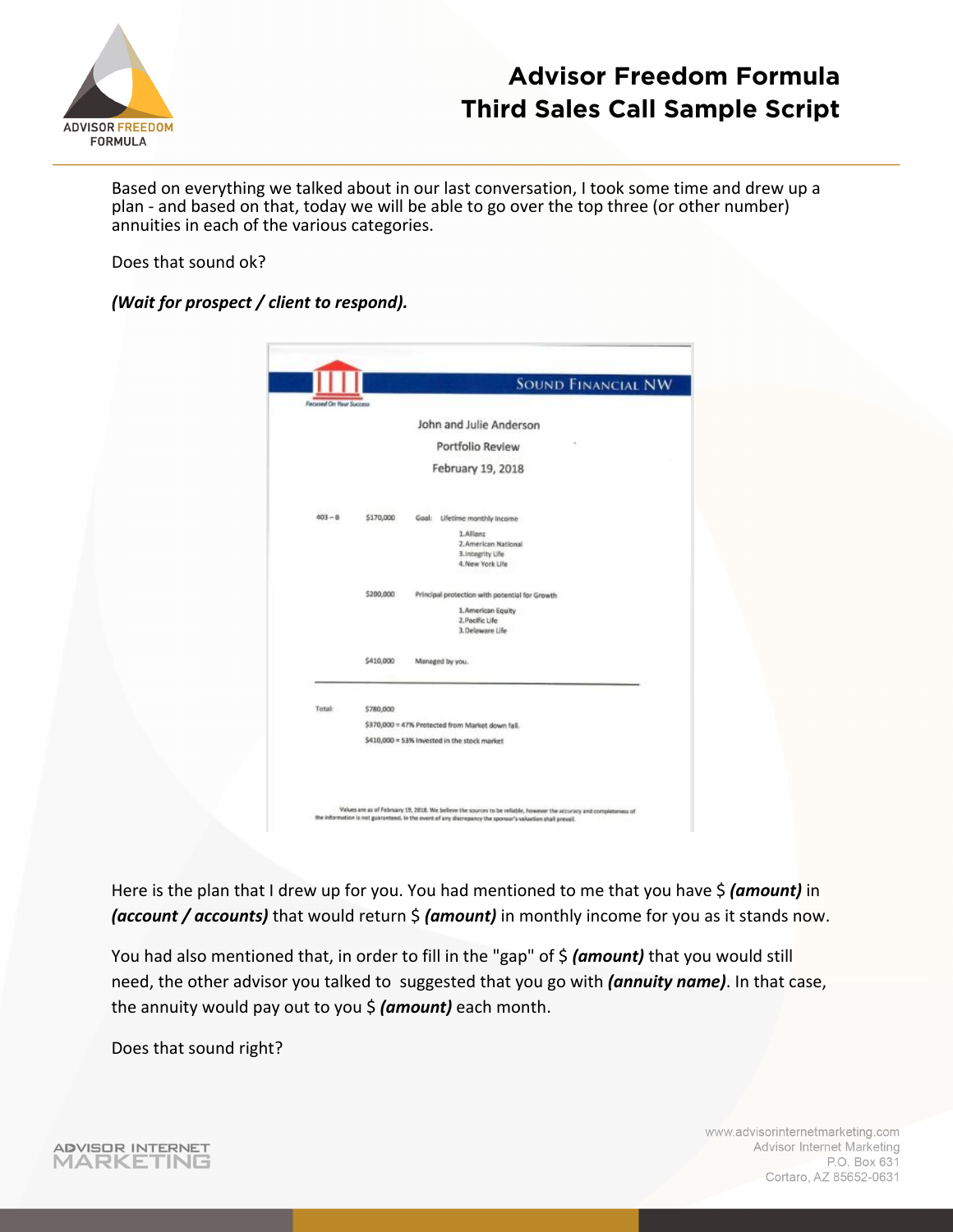

ü

| Prepared For<br>John Anderson<br>Prepared On<br>February 20, 2018 09:23<br>Prepared By<br>Terry Heys<br>Colorado<br>E\$4370-MVA-CO | Allianz Life Insurance Company of North America.<br><b>Personalized Annuity</b><br><b>Hypothetical Illustrations</b><br>Allianz 360 <sup>5M</sup> Annuity and<br>the 360 Benefit Rider                                                                                                                                 |
|------------------------------------------------------------------------------------------------------------------------------------|------------------------------------------------------------------------------------------------------------------------------------------------------------------------------------------------------------------------------------------------------------------------------------------------------------------------|
|                                                                                                                                    | Contents<br>About Your Illustrations<br>Definition and Key Terms<br>$3 - 4$<br>Guaranteed Values<br>Hypothetical Values - Most Recent 10-calendar year pened<br>Market Value Adjustment (MVA)<br>Hypothetical Value - Comparison of Historical Periods<br>Annultzation Report<br>Index Information Report<br>$10 - 12$ |
| 800,950.7372 www.allanzlife.com                                                                                                    | For all that's aboad."<br>Allianz (II)<br>Allianz Life Insurance Company of North America 5701 Golden Hills Drive, Mayreapolis, MN 55418-0080.                                                                                                                                                                         |

In that case, looking at these guaranteed values here, if you went ahead and deposited / rolled over \$ *(amount)*, the annuity would pay out \$ *(amount)* per year - which equates to \$ *(amount)*  each month.

So, based on your goal of needing \$ *(amount)* per month, is this really the best option for you?

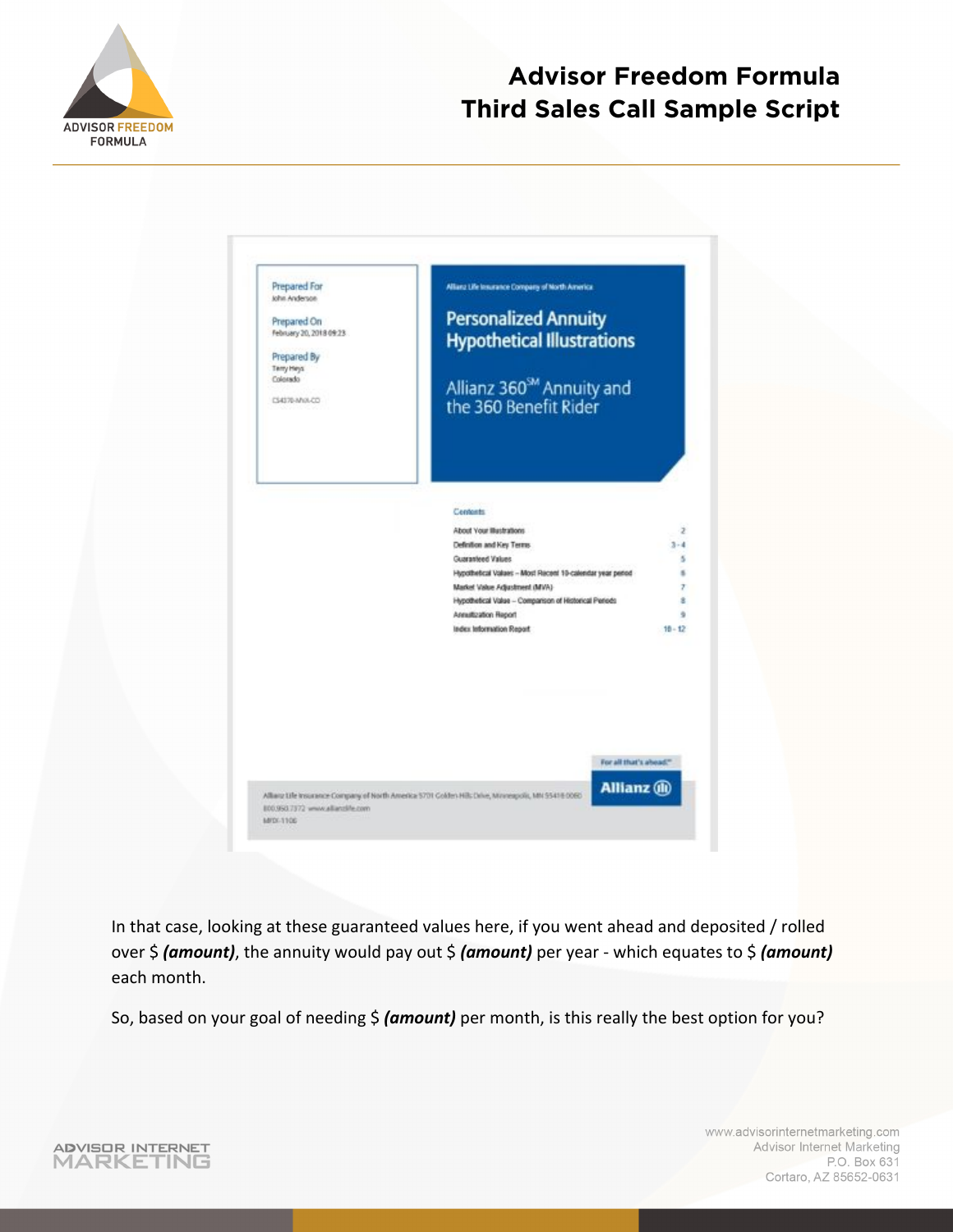

| Example: Guaranteed Values<br>End of Contrast<br>Teal | Age       | <b>Net Presidents</b> | Craditoid<br><b>Internal Rate</b> | Accumulation<br><b>Value</b> | Cash<br>Surveyder Waker" Minimum Value/ | Guaranteed | <b>Registrary of</b><br><b>Tear Lifetane</b><br><b>Mit Chulk areas</b><br>Postant | <b>Engineering of</b><br>Your 260 December<br><b>Annual Income</b><br>With disease |
|-------------------------------------------------------|-----------|-----------------------|-----------------------------------|------------------------------|-----------------------------------------|------------|-----------------------------------------------------------------------------------|------------------------------------------------------------------------------------|
| ö                                                     | 63        | \$570,000             |                                   |                              |                                         |            |                                                                                   |                                                                                    |
| ۹                                                     | 65-70     | 50                    | 0.00%                             | \$158,958                    | \$143,055                               | \$139,572  | 5.30%                                                                             | \$5,010                                                                            |
| ž                                                     | 76.71     | 30                    | 0.00%                             | \$148,033                    | \$133,229                               | \$130,403  |                                                                                   | \$5,010                                                                            |
| s.                                                    | 71.72     | \$6                   | 4.00%                             | \$137,246                    | \$126,237                               | \$121,242  |                                                                                   | \$9.010                                                                            |
| ä                                                     | 72-73     | 10                    | 0.00%                             | \$126,589                    | \$117,096                               | \$112,008  |                                                                                   | \$9,010                                                                            |
| s                                                     | 73-74     | 30                    | 8.00%                             | \$116,098                    | \$108,006                               | \$102,540  |                                                                                   | \$5,010                                                                            |
| ¢                                                     | 74.75     | 50                    | 0.80%                             | \$185,657                    | \$100.375                               | \$93,795   |                                                                                   | \$5,010                                                                            |
| T)                                                    | 75-76     | 50                    | 0.00%                             | \$95,380                     | 551, 883                                | 584, 653   |                                                                                   | 55,010                                                                             |
| ۵                                                     | $76 - 77$ | 50                    | 0.00%                             | \$85,225                     | \$83,054                                | 575.581    |                                                                                   | \$5,010                                                                            |
| s                                                     | $77 - 78$ | 50                    | 0.00%                             | 575.992                      | \$74,252                                | 566,355    |                                                                                   | \$9,010                                                                            |
| 10                                                    | $78-79$   | 50                    | 0.00%                             | \$85,280                     | \$65,200                                | \$57,224   |                                                                                   | \$5.010                                                                            |
| m                                                     | T9-80     | \$0                   | 0.00%                             | \$55,487                     | \$55.487                                | \$47,908   |                                                                                   | 38,010                                                                             |
| 12                                                    | 80.81     | 50                    | 5.00%                             | 545,811                      | \$45,811                                | 538,618    |                                                                                   | <b>35 010</b>                                                                      |
| 13                                                    | 81.82     | 50                    | 0.00%                             | \$38,251                     | \$36,251                                | \$29,351   |                                                                                   | 35.010                                                                             |
| 14                                                    | 82-83     | \$0                   | 8.90%                             | \$26,806                     | \$36,806                                | \$20,907   |                                                                                   | \$9,010                                                                            |
| 95                                                    | 83-84     | 50                    | 6.00%                             | \$17,474                     | \$17,474                                | \$10,885   |                                                                                   | \$9,010                                                                            |
| 15                                                    | 84-85     | 58                    | 0.00%                             | \$8,755                      | \$8,255                                 | \$1,683    |                                                                                   | \$9,010                                                                            |
| 37                                                    | 35.36     | \$0                   | 0.10%                             | 50                           | 50                                      | 53         |                                                                                   | \$5,010                                                                            |
| 15                                                    | 86-87     | \$0                   | 0.00%                             | 50                           | 50                                      | 53         |                                                                                   | \$5,016                                                                            |
| 19                                                    | \$7.38    | 30                    | 0.00%                             | \$0                          | \$0                                     | 52         |                                                                                   | \$5,010                                                                            |
| 39                                                    | 38.89     | \$0                   | 0.00%                             | \$0                          | \$0                                     | 15         |                                                                                   | \$9,010                                                                            |
| 21                                                    | \$9.90    | \$0                   | 4.00%                             | \$0                          | \$0                                     | 12         |                                                                                   | \$9,010                                                                            |
| 22                                                    | 90.91     | 10                    | 0.00%                             | \$0.                         | 10                                      | 12         |                                                                                   | \$9,010                                                                            |
| 23                                                    | $91-52$   | 50                    | 0.00%                             | 50                           | 50                                      | 33         |                                                                                   | \$5,010                                                                            |
| 24                                                    | 92-93     | 50                    | 0.00%                             | \$0                          | 50                                      | \$3        |                                                                                   | \$9.010                                                                            |
| 25                                                    | 93-94     | \$0                   | 0.00%                             | 50                           | \$0                                     | 33         |                                                                                   | \$9,010                                                                            |
| 26                                                    | $94 - 35$ | 50                    | 0.00%                             | 50                           | 50                                      | 53         |                                                                                   | \$5,010                                                                            |
| 27                                                    | 96-96     | 30                    | 0.00%                             | \$0                          | 50                                      | 33         |                                                                                   | \$9,010                                                                            |
| 28                                                    | 96.57     | \$0                   | 4.00%                             | 10                           | \$0                                     | 15         |                                                                                   | \$9.910                                                                            |
| 29                                                    | 97.58     | \$6                   | 4.00%                             | 30                           | \$6                                     | 13         |                                                                                   | \$9,010                                                                            |
| 30                                                    | 90-99     | <sup>ph</sup>         | 0.00%                             | 30                           | 50                                      | 13         |                                                                                   | \$9.910                                                                            |
|                                                       |           | \$170,000             |                                   |                              |                                         |            |                                                                                   | \$270,300                                                                          |

Pregamed Fox John Anderson<br>Pregamed By: Temp Heys<br>Issued In: Catenatic February 20 2018; OR21; 5.3-42.68 MISCISSI

Allers 300<sup>m</sup> Annuly Bustation

where chosen are not parameter (arises coeffied as guaranteed value)<br>around fixed rates, and arrivity payons rate samples to charge Acts.<br>This Mustasion is not within distinguishing the Statement of<br>This Mustasion is not Rev(15/2017) Page 5 of 12

This particular annuity, is a(n) *(immediate / index)* annuity, which means that it may or may not pay you the highest amount of income, and provide you with the other financial goals that you'd like to accomplish.

Let's take a closer look. In this case, the amount of income you would receive is \$ (amount).

*(Show the illustration with the amount of income noted on it).*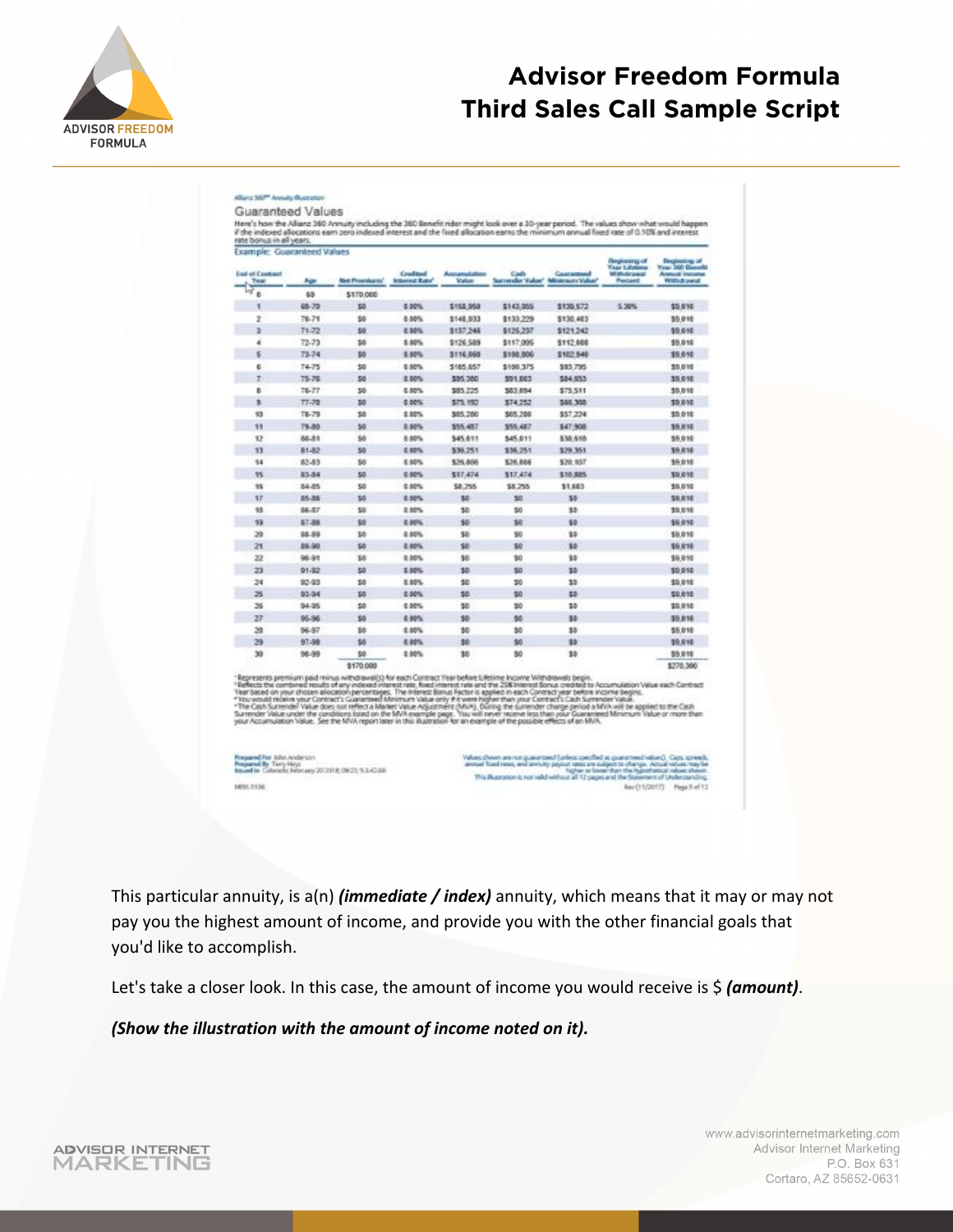

By the way, I will send you copies of these illustrations that we're reviewing today so that you will have them for your files and you can look them over at any time.

Now, in taking a look at the *(other annuity name)*, it will pay you an income of \$ *(amount)* per month. *(You can also show them how it would pay income to a surviving spouse, if applicable)*.

So, this one will actually give you a higher amount of guaranteed income than the *(name of the first annuity)*.

Now, keep in mind that with a lifetime income annuity, the money you put in should be earmarked for lifetime income, as versus something that you might need for an emergency. However, that being said, you could still withdraw a portion of your money penalty free.

### *(Explain how the surrender period / withdrawal options work).*

*(Continue writing each of the annuity names and income amounts on the digipad so that they can easily see and compare all of the options you are discussing).* 

| Imalist Ircan |     |                        |
|---------------|-----|------------------------|
|               |     | 15c                    |
| Atlivanz      |     |                        |
| America Notl  |     | $750 \rightarrow$ #841 |
| Integly       |     | 824                    |
|               | 835 | 822                    |

Let's take a look at another option that may work well for you. This annuity would provide you with \$ *(amount)* per month.

*(Here again, explain the single and / or the joint life income option. Also explain how the death benefit and other features would work, as well as an explanation of the surrender charges / withdrawal options)*.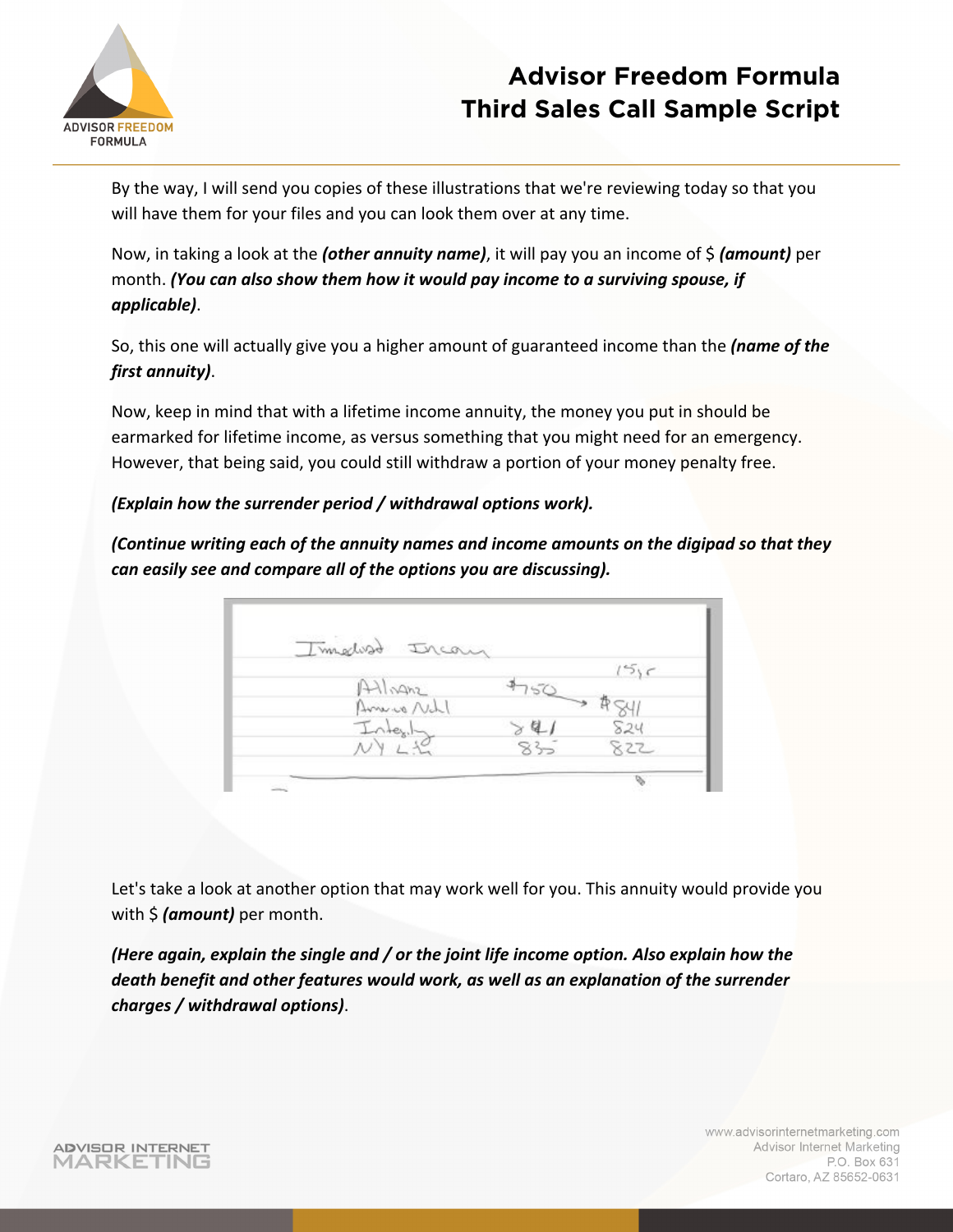

ADVISOR INTERNET

MARKETING

# **Advisor Freedom Formula Third Sales Call Sample Script**

| <b>IncomeSource</b> *                                     |                                              |         |                       |
|-----------------------------------------------------------|----------------------------------------------|---------|-----------------------|
| <b>Single Premium Immediate Annuity Quote</b>             |                                              |         |                       |
| Sammary Information<br>Your Information                   |                                              |         |                       |
| Associated:                                               | Valued Annuitset                             | Age: 68 | Gender: Fernale       |
| <b>Joint Ameniture</b>                                    | Joint Annultant                              | Age: 69 | Gender: Male          |
| Owner Name:                                               | Valued Annuitset                             |         |                       |
| State:<br>Contract Type:                                  | Colorado<br>Oualified                        |         |                       |
| Premium Amount                                            | \$170,000.00                                 |         |                       |
| Раушегі Равривсу:                                         | Monthly                                      |         |                       |
| Deferral Period:                                          | 1 Month(s)                                   |         |                       |
| <b>Intreasing Payout Option:</b>                          | <b>ONG</b>                                   |         |                       |
|                                                           | <b>Income Options</b>                        |         | <b>Payment Amount</b> |
| Joint and Survivor Lifetime Only                          |                                              |         | \$841.53              |
| Joint and Starviver Lifetime with 5 years Period Certain  |                                              | 5841.33 |                       |
| Joint and Survivor Lifetime with 10 years Period Certain. |                                              |         | \$839.50              |
| Joint and Survivor Lifetime with 15 years Period Certain  |                                              |         | \$831.86              |
| Joint and Survivor Lifetime with 20 years Period Certain  |                                              |         | \$809.78              |
| Joint and Survivor Lifetime with Installment Refined      |                                              |         | \$824.25              |
|                                                           | Joint and Survivor Lifetime with Cash Refund |         | \$522.30              |

*(Repeat the process for the other annuities that you have chosen to present to them).*

We want to make sure that we go with the very best option for you. So, I really want you to ask any questions that you have, and I can give you my opinion as well.

But as we move forward, let's also talk a bit about the pros and the cons of these annuity options.

For instance, with the indexed annuity, you could get \$ *(amount)* of income in the future, while also having the opportunity for market-related returns before you start drawing on the income. In the case of this type of annuity, you would still have some control of your money, but the downfall is that you will typically receive less per month than if you went with the immediate annuity option.

With that in mind, so that we can end up putting more money in YOUR pocket, as versus the insurance company's pocket, my recommendation is to eliminate the (*annuity name*) from our list of potential annuities here.

> www.advisorinternetmarketing.com Advisor Internet Marketing P.O. Box 631 Cortaro, AZ 85652-0631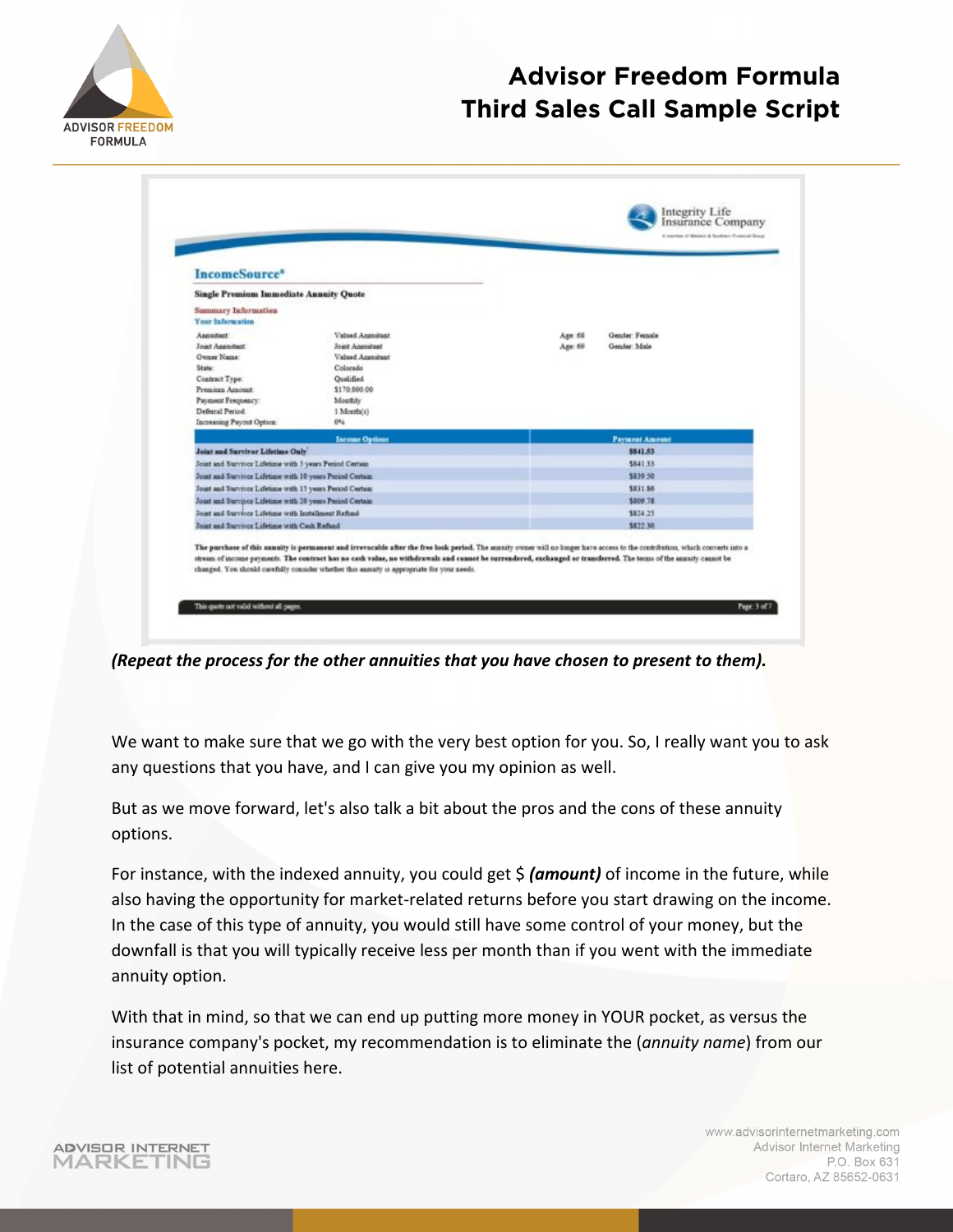

The remaining companies are all still very highly rated. In fact, of these that are left on the list, I'd usually lean towards the one with the highest rating.

But, let's take a look at the pros and cons of each of the *(number of annuities)* remaining options we have here.

### *(Go over the pros and cons of the remaining annuities).*

Timedoso Inca  $151c$ snanlf 824 827

Do you have any questions at this point?

### *(Wait for the prospect / client to respond).*

*(If the prospect / client decides to move forward with one of the annuities, the next step is to walk them through how to fill out the paperwork, as well as how to fund the annuity, based on where the money will be coming from, such as a direct contribution or a rollover)*.

Getting the paperwork completed and processed is a fairly easy process. But if you do have any questions at all regarding the application paperwork or the rollover paperwork, please don't hesitate to contact me and I will be happy to help.

Does that sound good?

### *(Wait for the prospect / client to respond).*

Now, let's move on to the second part of the plan.

### *(Recap your prior conversation, where the client / prospect told you about how much money they had, and roughly how much it had returned for them).*

We had also discussed in our last call the possibility of shielding some additional money from the volatility of the market. Do you recall us talking about that?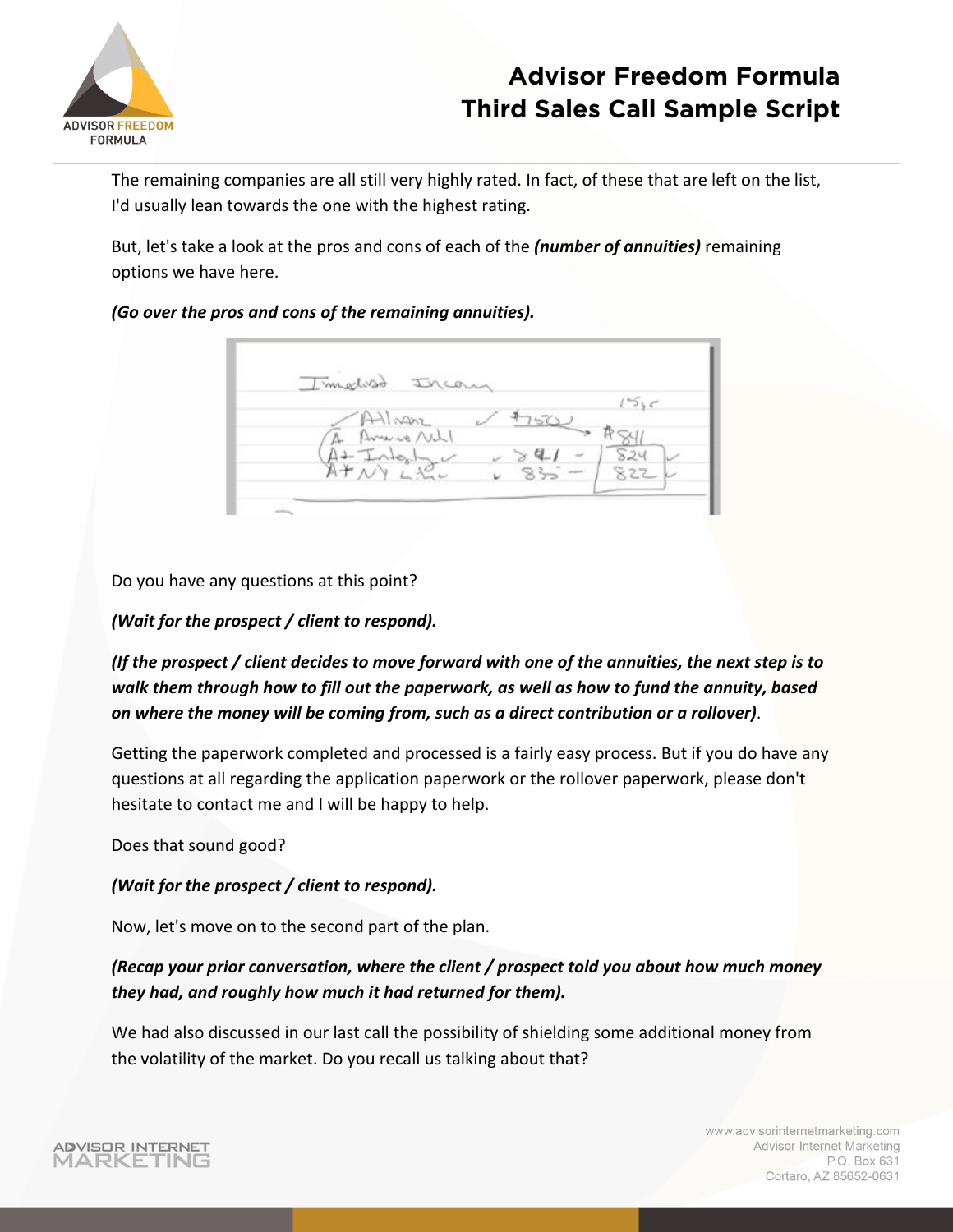

### *(Wait for prospect / client to respond).*

Now that we've set up a guaranteed income plan for you, we had discussed the fact that you may not want to have the other portion 100% allocated to the market. You may want to also protect a portion of those funds.

Given that, there is a way to protect even more of your money, while at the same time still having the opportunity for higher returns than you would get in a CD or money market - in fact, you could return much higher, depending on what happens in the market...and your money would be safe if we saw a downward market scenario. That is through an index annuity.

So, in the plan that I drew up for you, we could move \$ *(amount)* into an index annuity - which will still leave you with \$ *(amount)* to manage yourself and have immediate access to.

### *(Explain why the amount you chose for the index annuity would be a benefit for them, i.e., protection from market volatility, growth, etc.)*

Given that, which would be the best indexed annuity for you?

*(Similar to with the income annuities, show three to five examples and illustrations of indexed annuities, and explain the benefits, and the pros and cons of each - ultimately taking them to which one would be the best for them).*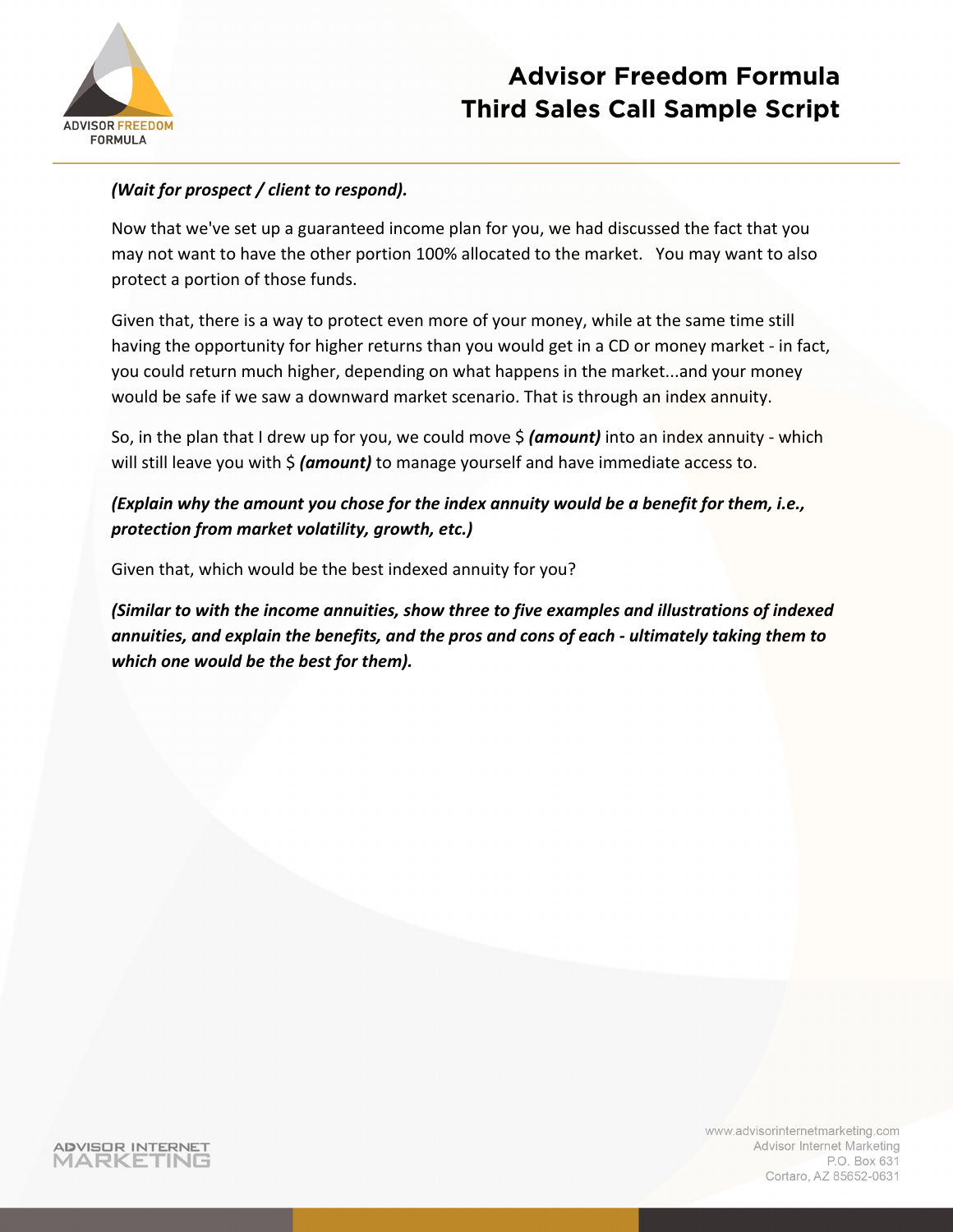

|                                                                                                                                                                                                                                                                                                                                                                                                         | Rates and Provisions reflect: Colorado                                    |                                                                                                                                |                                                                   |                                                                                                                                                                                      |                               |                                     |                                        |                                                                |  |
|---------------------------------------------------------------------------------------------------------------------------------------------------------------------------------------------------------------------------------------------------------------------------------------------------------------------------------------------------------------------------------------------------------|---------------------------------------------------------------------------|--------------------------------------------------------------------------------------------------------------------------------|-------------------------------------------------------------------|--------------------------------------------------------------------------------------------------------------------------------------------------------------------------------------|-------------------------------|-------------------------------------|----------------------------------------|----------------------------------------------------------------|--|
| Mailing Address                                                                                                                                                                                                                                                                                                                                                                                         |                                                                           |                                                                                                                                | Current Rates                                                     |                                                                                                                                                                                      |                               |                                     |                                        |                                                                |  |
| P. O. Bex 2378<br>Oesaha 10: 68103-2378                                                                                                                                                                                                                                                                                                                                                                 |                                                                           |                                                                                                                                |                                                                   | Carmerd Rates<br>econones                                                                                                                                                            |                               |                                     | Guaranteed<br>Minimum Values           |                                                                |  |
| Phone: 800-722-2333<br>Ratings<br>A.M. Best<br>A.<br>Aug.<br>Finds                                                                                                                                                                                                                                                                                                                                      | SAP 500 1-Year Point-to-Polet Cap<br><b>Figure</b>                        | Band \$25,000+<br>BlackRook Endura Index 2 Year Point is Feint with Spread<br>S&P 500 1-Year Participation Rate with Spread    | Gap<br>41.445                                                     | <b>Spraud</b><br>0:30<br>2.20<br>2.25%                                                                                                                                               | <b>PURING</b><br>100<br>-moti | Cap<br>mondate<br>money<br>1.25     | <b>Served</b><br>12.00<br>8.00<br>0.00 | P-Rallel<br>$+00$<br>100<br>$\bullet$                          |  |
| A/S<br>Month's:<br>Standard & Poor's<br><b>AAC</b>                                                                                                                                                                                                                                                                                                                                                      | SILP 600 1-Year Pylet-to Point Cap.<br>Pland                              | Band \$100,000+<br>BlackRook Endura Index 2 Year Point-its-Point with Spread<br>S&P 500 1-1 war Participation Rate with Spread | Cap<br>9,00                                                       | Spread<br>6.30<br>$3 - 0.08$<br>2.55%                                                                                                                                                | Fi-Rate<br>130<br>245         | Cap<br>mone<br><b>PUSAR</b><br>1,28 | Spread<br>12.00<br>8,00<br>0.00        | <b>P-Radia</b><br>1 KW3<br>95<br>$\cdots$                      |  |
|                                                                                                                                                                                                                                                                                                                                                                                                         |                                                                           |                                                                                                                                | Guaranteed Minimum Interest Rates (GMR)                           |                                                                                                                                                                                      |                               |                                     |                                        |                                                                |  |
|                                                                                                                                                                                                                                                                                                                                                                                                         |                                                                           |                                                                                                                                | State guaranteed min interest rate (OMR) 1.00%                    |                                                                                                                                                                                      |                               |                                     |                                        |                                                                |  |
|                                                                                                                                                                                                                                                                                                                                                                                                         |                                                                           |                                                                                                                                | <b>Product Information</b>                                        |                                                                                                                                                                                      |                               |                                     |                                        |                                                                |  |
| The Pacific Index Edge 7 is a Single Premium Flood-Indexed Annuity with a 7-year surrender change period that offers multiple interest options.<br>contract lengths, and liquidity features.<br>Provinkans                                                                                                                                                                                              |                                                                           | <b>Pressuma</b>                                                                                                                |                                                                   |                                                                                                                                                                                      |                               | <b>Age Restrictions</b>             |                                        |                                                                |  |
| Free Look Period<br><b>Non-Qual Qualified</b><br>20 Away<br>Rate Lock Provision 14 days<br>Min. Single Premium:<br>25,000<br>25,000<br><b>Ball Out Prevision</b><br><b>Dies</b><br>Max Promium:<br>1,000,000 1,000,000<br>Lean Provision<br><b>Pice</b><br>Flexible Francisms Not Accepted<br><b>MAR Province</b><br><b>View</b><br>SAMID<br><b>Yune</b><br><b>Rature of Premium</b><br><b>Distance</b> |                                                                           |                                                                                                                                |                                                                   | News-Cloud<br>Crostified<br>as.<br>sis.<br><b>Chemist</b><br>45<br>86<br>Ammultanit<br>Annullization Age:<br><b>GR</b><br>ion.<br>Max issue age is 85 is CA<br><b>Types of Funds</b> |                               |                                     |                                        |                                                                |  |
|                                                                                                                                                                                                                                                                                                                                                                                                         |                                                                           |                                                                                                                                |                                                                   | HA-Footh, IRA Transfer, IRA Rolleyer                                                                                                                                                 |                               |                                     |                                        |                                                                |  |
|                                                                                                                                                                                                                                                                                                                                                                                                         |                                                                           |                                                                                                                                | <b>Policy Previsions</b>                                          |                                                                                                                                                                                      |                               |                                     |                                        |                                                                |  |
|                                                                                                                                                                                                                                                                                                                                                                                                         |                                                                           |                                                                                                                                |                                                                   |                                                                                                                                                                                      |                               |                                     |                                        |                                                                |  |
| Elistics Wisms<br>Interest Enhanced Income Benefit                                                                                                                                                                                                                                                                                                                                                      |                                                                           | Rolling Period<br><b>Isolan Age</b>                                                                                            | Ridem<br>William bronzel Age                                      |                                                                                                                                                                                      | <b>Washing Period</b>         |                                     | Fee                                    | Immitted and 7<br>Optiensid                                    |  |
| Initial Promium and Transfers<br>Premarms accepted first 60 days of contract.<br>First Year Withdowsky<br>With close of Years 2+<br>Wait Penied Interest Crity<br>Walt Ferried Assumulation                                                                                                                                                                                                             | <b>Withdrawal Provisions</b><br>tons.<br>son.<br>30 Oasn<br>Investigately | Withshippeal Calculated On-<br>Date for Calculation<br><b>Dystematic Withdrawals</b><br>Minimum Withdrawal Amount              | <b>Accumulation</b><br><b>Science</b><br><b>Water</b><br>\$1,5000 | <b><i><u>Mitsuburgun</u></i></b><br>Hinsells/Instige: Waters<br>(Sales bender for state prostageting)                                                                                |                               | <b>Wildware</b>                     |                                        | Market Value Adjustment, Nursing Home Waiver, Terminal Illness |  |
| Missimum Policy Value                                                                                                                                                                                                                                                                                                                                                                                   | \$1,000                                                                   | Curriculation Free Withdrawal?                                                                                                 | Mar.                                                              |                                                                                                                                                                                      |                               |                                     |                                        |                                                                |  |
|                                                                                                                                                                                                                                                                                                                                                                                                         |                                                                           |                                                                                                                                | <b>Surrender Charges</b>                                          |                                                                                                                                                                                      |                               |                                     |                                        |                                                                |  |
|                                                                                                                                                                                                                                                                                                                                                                                                         | All Other States<br>CA.                                                   | 7.00<br>7.00<br>6.00<br>D.00                                                                                                   | 7.00<br>T.00                                                      | 7.06<br>6.00                                                                                                                                                                         | 0.00<br>5.05                  |                                     | 5.00<br>4.00                           | $+100$<br>3.00                                                 |  |
|                                                                                                                                                                                                                                                                                                                                                                                                         |                                                                           |                                                                                                                                | Withdrawal Provision Details                                      |                                                                                                                                                                                      |                               |                                     |                                        |                                                                |  |

*Here, be sure to explain how the various features and benefits of these annuities work, such as the participation rate / cap. Likewise, show them the surrender period, and let them know that they could still have access to a percentage of their money any time).*

*(Begin to make the next set of comparisons using the digipad. This should include showing what happens in various market scenarios. You will also show them the different index annuity illustrations).*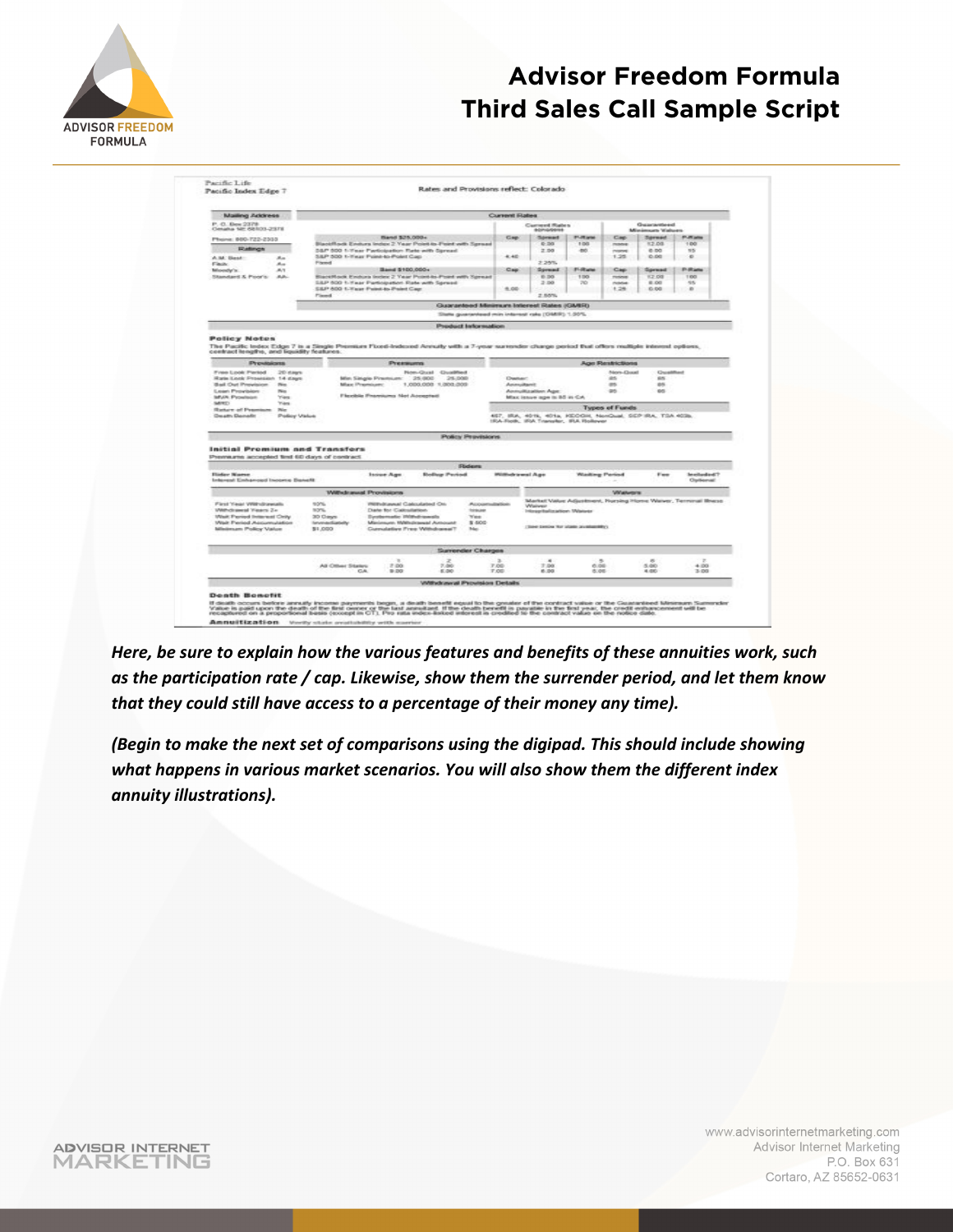

|               | Implied Ircan<br>$-1411$ $nm2$<br>$\nu$ there is the v<br>A America Not     |                   |
|---------------|-----------------------------------------------------------------------------|-------------------|
|               | $A+$ Interly $2$ $335 -$<br>$4832 -$                                        | 824<br>سا<br>8224 |
| Kaha<br>$RA-$ | Index Ames For Gash<br>Shider SPCA Office<br>America Egut 1011 / 2.52/ [202 |                   |
|               | $\gamma$<br>At Pacific Liz 745 V53 70-27                                    |                   |
|               |                                                                             |                   |

*(Toggle back and forth between the indexed annuity illustrations and the digipad, as you compare all of the features and benefits).* 

Do you have any questions on what we've been discussing so far?

### *(Wait for prospect / client to respond).*

Great.

Now, after going through all of these options, my first choice - based on how it would help you to reach your specific goals - would be the *(annuity name)* .

### *(Tell them the reason why that annuity would be the best one for them).*

I'll put together an email that includes the illustrations on all of the annuities that we talked about today. That way, you can take a closer look at all of them - and then we can touch base again tomorrow at *(time)* .

Does that sound good?

### *(Wait for prospect / client to respond).*

Great.

I look forward to talking with you then.